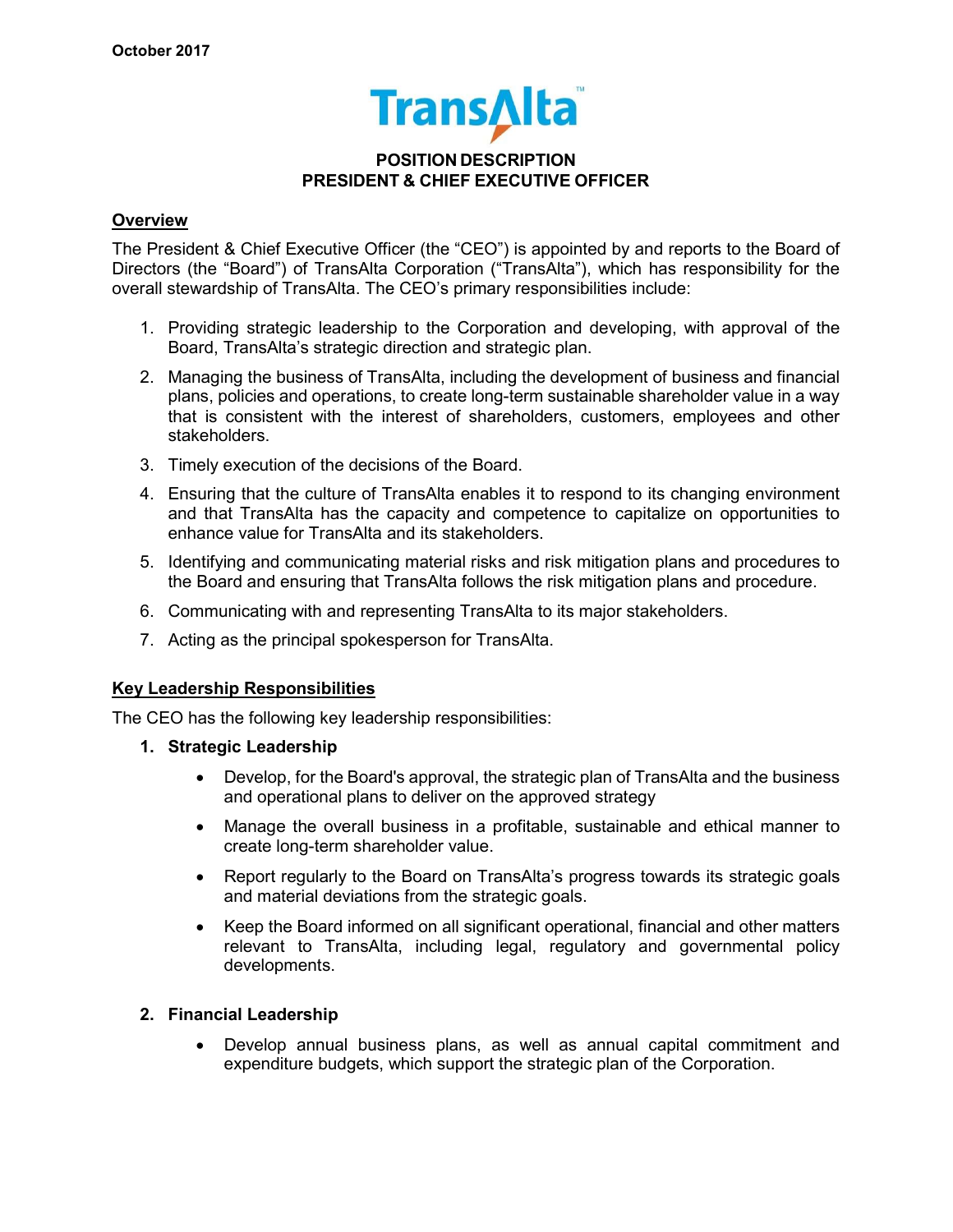- Obtain approval from the Board for new investments in assets and divestitures as required under the Corporation's general authorities and guidelines.
- Recommend financial objectives and policies, including the dividend policy, to the Board for approval.
- Ensure that effective controls are in place and take appropriate steps to ensure the integrity of the internal controls and management information systems.
- Ensure the accuracy, completeness, integrity and appropriate disclosure of TransAlta's financial statements and other financial information.
- Provide regular updates to the Board on financial performance of the Corporation relative to both budget and plan.

## 3. Risk Management and Compliance Leadership

- Identify the principal risks of TransAlta's business and develop, implement and maintain a comprehensive risk management system that manages these risks.
- Ensure that the business risks undertaken by TransAlta are within the guidelines established by the Board.
- Ensure appropriate and timely disclosure of information required to be disclosed by securities laws.
- Certify on behalf of TransAlta the accuracy of its financial disclosure.
- Ensure that a robust compliance system is in place to address the regulatory requirements of the Corporation's operating and trading businesses within the markets in which it operates.

### 4. Ethical and Legal Leadership

- Create a tone at the top and a pervasive culture of ethical and responsible decision making throughout TransAlta, based on the principles, values and policies approved by the Board, and as set out more specifically in TransAlta's Code of Conduct ("Code") and to personally uphold the Code.
- Ensure the safe and efficient operation of TransAlta in compliance with TransAlta's environmental, health and safety policies and practices.
- Ensure that the operation and activities of TransAlta are conducted in accordance with laws, regulations and industry standards.

#### 5. People Leadership

- Develop and maintain an effective organizational design for TransAlta by delegating to the entire organization the functions and responsibilities required to run the operations business and growth of the Corporation while retaining oversight and ultimate responsibility for the discharge of these functions.
- Review the performance of the senior executive team and make recommendations to the Human Resources Committee and the Board regarding the compensation of such officers.
- Be accountable for leadership development and succession planning across TransAlta, including executive succession, and report to the Board on potential CEO successors.